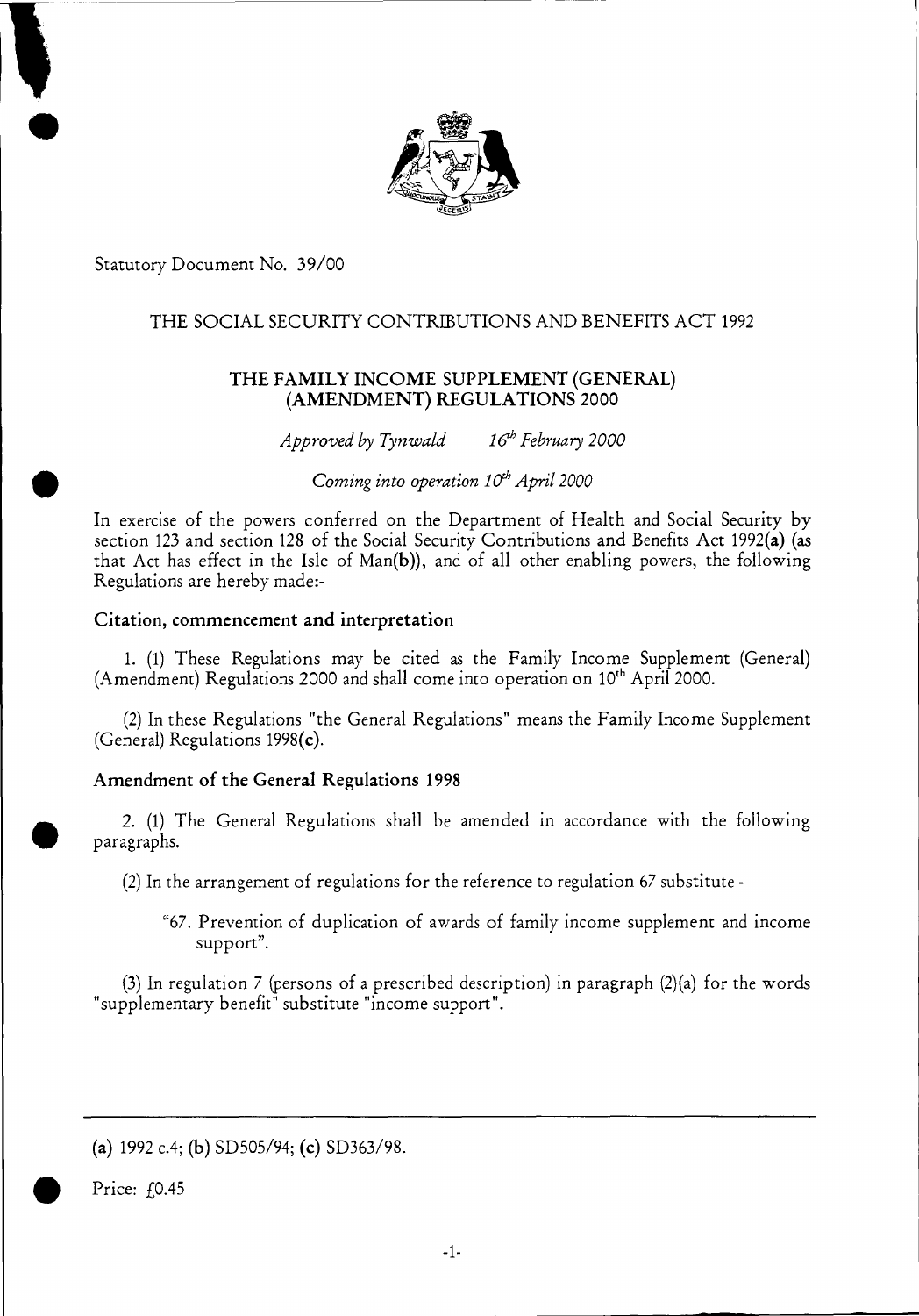(4) In regulations  $23(4)(a)$ ,  $24(4)(a)$ ,  $28(1)$  and  $31(9)(a)$  (calculation of estimated net earnings of employed earners, calculation of estimated net earnings of directors, calculation of net profit of self-employed earners, and calculation of notional income respectively) for the word "relief" (in each place) substitute "allowance".

(5) For regulations 23(4)(b), 24(4)(b) and 31(9)(b), (calculation of estimated net earnings of employed earners, calculation of estimated net earnings of directors, and calculation of notional income respectively) substitute -

"where the weekly amount of those earnings exceeds the lower earnings limit, an amount representing primary Class 1 contributions payable under the Contributions and Benefits Act, calculated by applying to the amount which exceeds the lower earnings limit the primary percentage applicable at the date of the claim in accordance with section  $8(1)(a)$  and (b) of that Act; and"

(6) In regulation 36(1) (any refund of income tax deducted from earnings to be treated as capital) after the words "earner" insert the words "or an employed earner".

(7) In regulation 43 (interpretation) -

(a) for the definition of "education authority" substitute -

""education authority" means the Department of Education in the Isle of Man or any analogous government department, authority, board or body in a country outside the Isle of Man;";

(b) for the definition of "student" substitute -

"student" means a person, other than a person who is in receipt of a training allowance, aged less than 19 who is attending a full-time course of advanced education or, as the case may be, a person aged **19** or over but under pensionable age who is attending a full-time course of study at an educational establishment; and for the purposes of this definition a person shall be treated as attending a course of advanced education or, as the case may be, full-time education -

- (a) during the period for which any grant or award is paid to him by an education authority for the purpose of such a course, or would be so paid if he were in receipt of such a grant or award; and
- (b) during the Christmas, Easter or any other vacation, other than the normal summer vacation as recognised in relation to him by the institution at which he is attending his course, falling within the period of that course;".

(8) For regulation 61 substitute

### **-"Restriction on housing costs**

**61.** The amounts applicable under this Part shall be restricted in accordance with Part II of Schedule 5.".